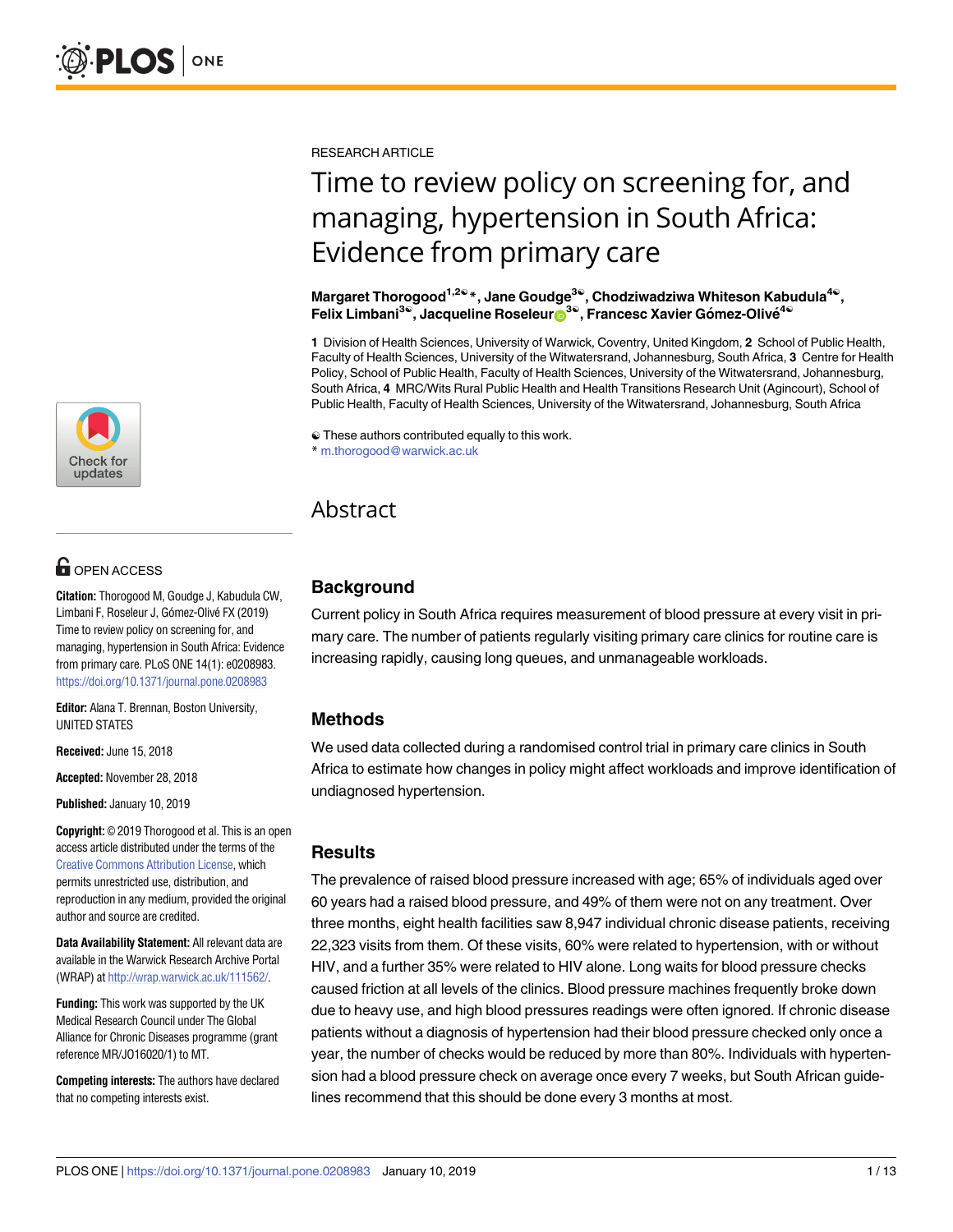#### <span id="page-1-0"></span>**Conclusions**

The numbers of chronic disease patients in primary care clinics in South Africa is rising rapidly. New policies for measuring blood pressure in these patients attending clinics are urgently needed.

#### **Trial registration**

Current Controlled Trials [ISRCTN12128227](https://clinicaltrials.gov/ct2/show/ISRCTN12128227) 5<sup>th</sup> March 2014.

#### **Introduction**

South Africa's health services are managing one of the largest epidemics of HIV in the world [\[1](#page-11-0)]. At the same time, health services are dealing with an ageing population [\[2\]](#page-12-0) where hypertension has become a major chronic condition, affecting as much as 70% of the population aged over 40 years[\[3,](#page-12-0) [4\]](#page-12-0). As anti-retroviral therapy for HIV is rolled out, primary health care services are struggling to cope with a rapid increase in the number of people attending clinics regularly for anti-retroviral treatment  $[5, 6]$  $[5, 6]$  $[5, 6]$  $[5, 6]$ , as well as increasing numbers of patients visiting clinics regularly for the management of hypertension.

Despite the increasing numbers receiving care for hypertension, there is also a large proportion of the population where individuals have raised blood pressure but are not receiving any treatment [[3\]](#page-12-0). This may be because the condition has not been diagnosed, or because patients have dropped out of treatment and been lost to follow up. An effective system for routine screening for hypertension could potentially address some of this problem.

Recognising the pressures of increasing demands on primary care, the South African Government has introduced a new system of managing chronic conditions in primary care, the Integrated Chronic Disease Management system [[7\]](#page-12-0), which aims to provide a separate service for chronic care patients, as compared with that provided for patients attending for acute care. The aim is to reduce waiting times in the clinics and improve record keeping, but this reorganisation also created extra tasks for nurses, who were already under pressure from increasing numbers of chronic disease patients.

At the time that the Integrated Chronic Disease Management system was introduced, there was no review of an existing policy on screening patients arriving at the clinics. This policy, which did not distinguish between acute and chronic clinic attendances, recommends that all patients attending clinics undergo routine health checks on every visit to "routinely check and record weight, blood pressure, pulse and temperature" [[8](#page-12-0)]. In this paper, we argue that this policy is no longer appropriate for the management of regular visits from patients receiving chronic care.

The data we have used in this paper was collected during a randomised trial and its accompanying process evaluation. Between 2013 and 2015, we examined whether the introduction of trained local lay health workers to assist in the management of chronic care, and particularly the management of patients with hypertension, would relieve some of the pressure on the nurses, thus allowing them to focus more on clinical decision making and hence reduce the prevalence of untreated raised blood pressure in the community.

Four clinics in the Agincourt Health and Demographic Surveillance System site were randomised to receive the extra assistance, while four other clinics acted as controls, with no extra assistance [[9](#page-12-0)]. The results of the trial were negative with no difference in management of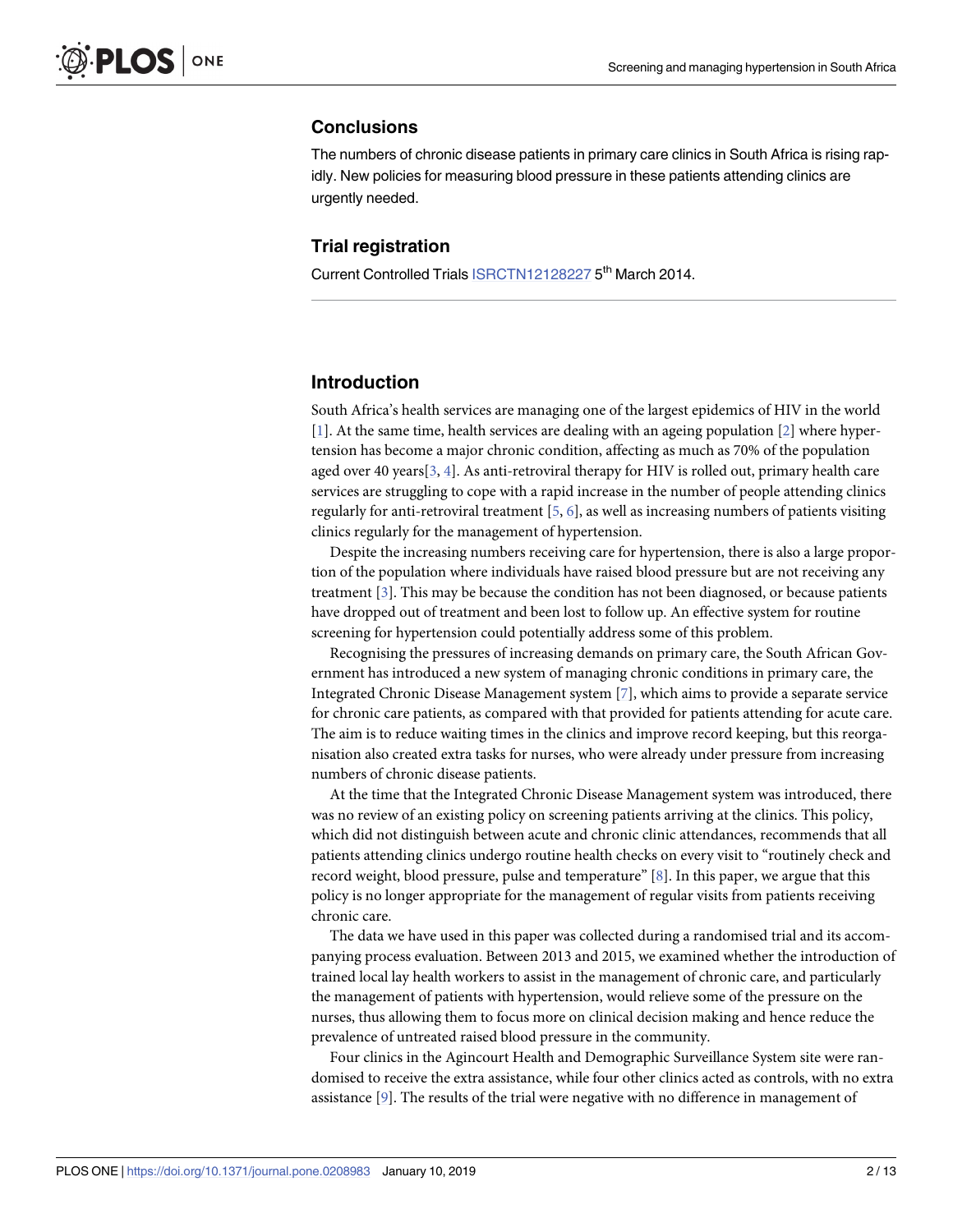<span id="page-2-0"></span>hypertension in communities that were served by intervention clinics as compared with those served by control clinics [[10](#page-12-0)]. Nevertheless, we found a significant difference in the functioning of the intervention clinics as compared to the control clinics, with higher numbers of patients with hypertension attending regularly and coming on the correct appointment day.

As part of the process evaluation alongside the randomised trial, we installed a system to collect information on all visits to the clinics for management of chronic disease, and undertook repeated observations in clinics, and interviews with all cadres of clinic staff. We observed that an important source of tension in all the clinics was the 'vital signs queue' where all patients who have arrived at the clinic that day have their weight, blood pressure, pulse and blood pressure measured. Moreover, we observed that the blood pressure machines often broke down and the cuffs wore out quickly, leading nurses to sometimes disregard the blood pressure measurement as unreliable [\[11\]](#page-12-0).

In this paper, we have used quantitative data that we collected during the trial to explore the implications of the current policy for screening for hypertension in primary care clinics, and for managing diagnosed cases of hypertension. We were interested in the potential for reducing the number of checks, which would free nurses' time to focus on identification and treatment of people with hypertension.

#### **Methods**

We used data on current activity in the clinics to estimate the change in workloads in different possible scenarios: if patients with a diagnosis of hypertension had their blood pressure checked just four times a year, and chronic disease patients without a diagnosis of hypertension had their blood pressure checked once a year instead of every time they returned for a repeat prescription. We also used the population level data we had collected to estimate the number of people with raised blood pressure not currently on treatment but attending clinics for other chronic diseases (mainly HIV) and hence to estimate the potential yield of new diagnoses of hypertension that could be acted upon by nurses if they had more time available.

#### **Data sources**

Table 1 shows the three sources of data that we used; data from the records kept in the clinics, data from population surveys, and data from the work of the lay health workers employed in the clinics, who had a special responsibility to check the routine blood pressure records for high readings. These data sources are described in more detail below.

#### **Table 1. Summary of data used.**

|                | Information used                                                         | Source                                                                                               | Type of data used                                                                                 | Duration of data<br>collection        | Duration used in the<br>primary analysis in this<br>paper                                                                    |
|----------------|--------------------------------------------------------------------------|------------------------------------------------------------------------------------------------------|---------------------------------------------------------------------------------------------------|---------------------------------------|------------------------------------------------------------------------------------------------------------------------------|
|                | Clinic attendance rates by<br>BP diagnosis                               | Clinical records in 8 clinics collected by<br>data clerks                                            | Attendance, appointment dates,<br>recorded diagnosis                                              | May 2014 to July<br>2015              | Aug 2014-July 2015 (for<br>average annual visits and<br>sensitivity analysis)<br>May 2014 - July 2015 (for<br>main analysis) |
| 2 <sup>1</sup> | Population prevalence of<br>treated and untreated<br>hypertension        | Baseline and end-of-intervention<br>independent population surveys (data<br>combined for this paper) | BP measures, self-reported diagnosis of<br>hypertension,                                          | Sept-Dec 2013<br>and Sept-Nov<br>2015 | Sept-Dec 2013 and Sept-<br>Nov 2015                                                                                          |
| 3              | Patient journey of patients<br>newly identified with raised<br><b>BP</b> | Records kept by lay health workers in<br>four intervention clinics                                   | Newly identified raised BP, subsequent<br>clinic attendance and whether<br>hypertension diagnosed | May $2014$ -July<br>2015              | May 2014 - July 2015                                                                                                         |

All data collected included age and sex of participants.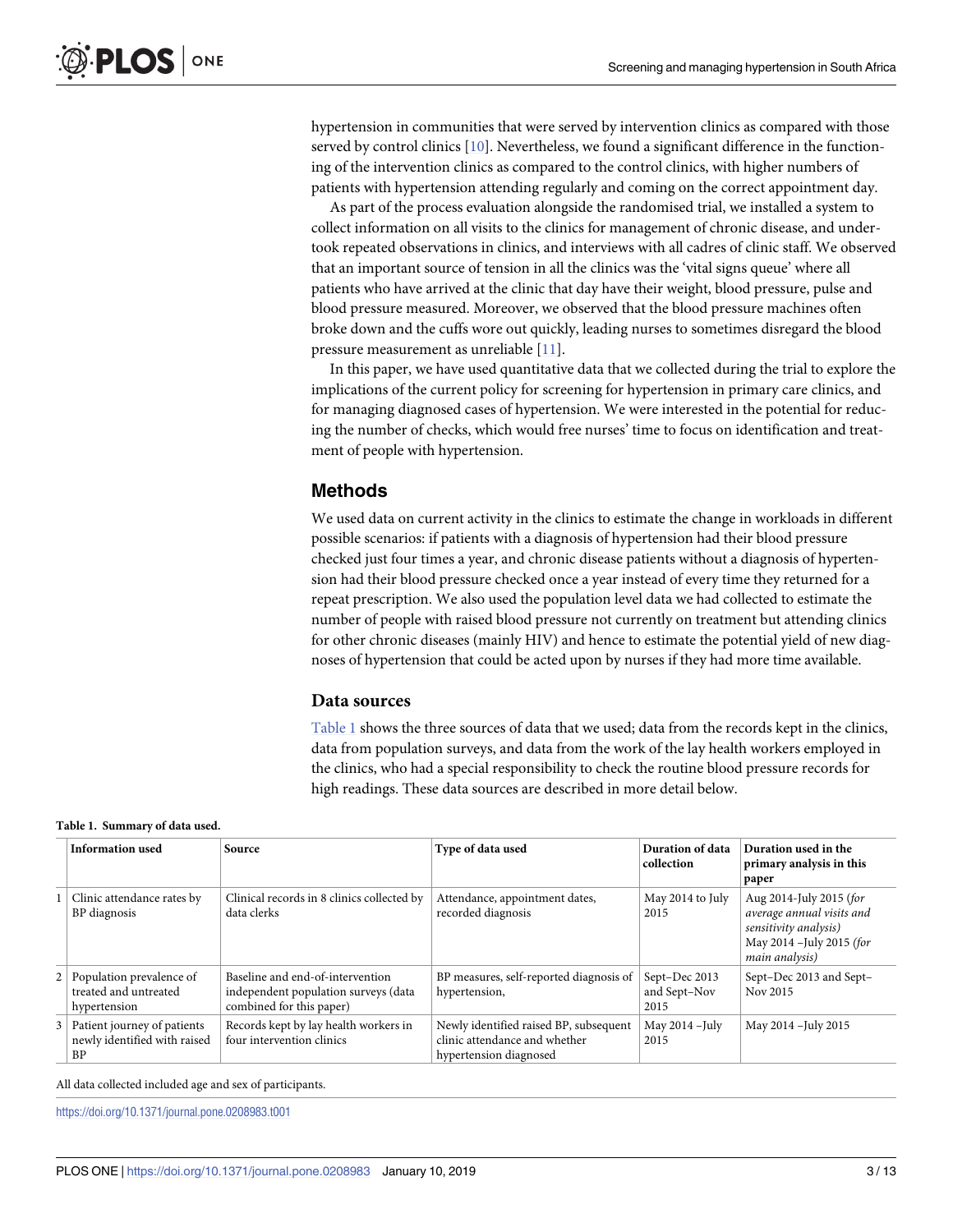#### <span id="page-3-0"></span>**Estimating levels of clinic activity from individual patient data [\(Table](#page-2-0) 1, row 1)**

During the Nkateko trial we collected information on patients who used any of the eight primary care clinics that were participating in the trial. In each clinic, a data entry clerk equipped with a laptop collected identifying information (name, surname, national ID numbers, cell phone number, date of birth, gender, village of residence, and the name of another person in the household) from consenting patients attending for chronic disease appointments and used those data to uniquely identify each patient. The data clerk recorded every subsequent visit by a patient who had been entered into the database, and collected information from clinic records on the reason for the visit, diagnosis and treatment. No information was collected on visits by patients with acute (as opposed to chronic) conditions.

We discarded the first three months of data collection in the clinics when the database was being built up. We collected data on chronic disease clinic activity from May 2014 to July 2015 (the end of the intervention). We found a very rapid increase in the number of routine visits for chronic diseases over these 15 months (from 3,853 visits in May 2014 to 6,726 by July 2015), partly due to the continued roll-out of antiretroviral therapy to be delivered in primary care, and partly to an on-going hospital policy of referring stable out-patients back to primary care to relieve pressures on hospital out-patient services. Because of this rapid increase in numbers, which we believe to be real and likely to be sustained, we used just the last three months of available data (May to July 2015) to estimate the number of patients attending the clinic each year (denoted as "n" in [Fig](#page-4-0) 1). We calculated how many times a year each patient visited the clinic by using the average number of visits for the year August 2014 to July 2015 (denoted as "v" in  $Fig 1$  $Fig 1$ ), making the assumption that although the number of patients was increasing, the frequency of visits by individual patients will remain the same. For this paper, we considered clinic patients in two categories, related to the need for screening for, or management of, hypertension:

- 'Diagnosed with hypertension': when the clinic file recorded a diagnosis of hypertension at any time. We treated these people as requiring regular blood pressure checks for management of their condition.
- 'Available for screening for hypertension': when the clinic file did not record a diagnosis of hypertension. We assumed that a proportion of these people had raised blood pressure but had not been identified and put on treatment. We derived the relevant proportion ("p") from the findings of the two cross-sectional surveys.

#### **Estimating population prevalence of untreated raised blood pressure [\(Table](#page-2-0) 1, row 2)**

Two population samples were drawn from the Agincourt Health and Demographic Surveillance System (Agincourt HDSS) population [\[12\]](#page-12-0) in 2013 and 2015 respectively to provide estimates of population prevalence of raised blood pressure and whether respondents were taking medication for hypertension before and after the intervention. The questionnaire included questions about treatment for hypertension and other cardiovascular risk factors. People who consented to take part in either of the two surveys completed an interview in their homes. They also had their blood pressure measured three times, two minutes apart, in a seated position using the OMRON M6W automated cuff (Omron, Kyoto, Japan)[[9](#page-12-0)]. We discarded the first blood pressure reading and took the mean of the second and third readings to determine a person's systolic and diastolic blood pressure. The results of the trial showed no difference in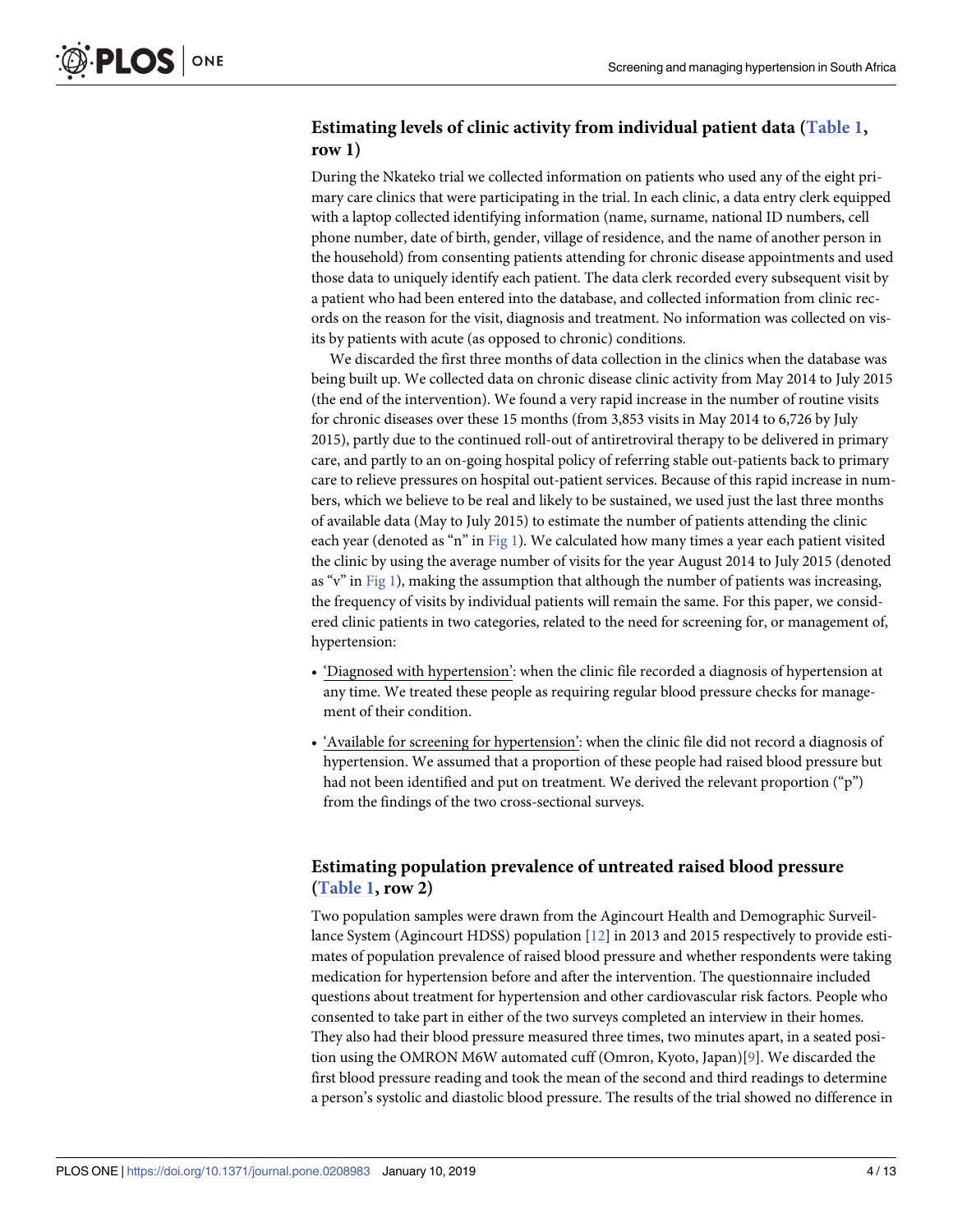#### Screening and managing hypertension in South Africa

## **Chronic disease patients attending clinics**

(26 age/sex groups)

#### **DIAGNOSED WITH AVAILABLE FOR SCREENING FOR HYPERTENSION HYPERTENSION** number of patients with a number of patients without a hypertension hypertension diagnosis attending diagnosis attending clinic between May and clinic between May and July 2015: n<sub>1</sub> July 2015:  $n_0$ X X average number of visits between Aug 14 average number of visits between and July 15:  $v_0$ Aug 14 and July 15:  $v_1$ estimated annual number of BP estimated annual number of BP measurements for screening for hypertension:  $n_1 \times v_1$ hypertension:  $n_0$  x  $v_0$ estimated proportion with estimated proportion raised BP detected:  $p_0$ without raised BP:  $1-p_0$ number of raised BPs that could be detected:  $n_0$  x  $v_0$  x  $p_0$

**[Fig](#page-3-0) 1. Flowchart of spreadsheet used to estimate workloads and outcomes in different scenarios.**

<https://doi.org/10.1371/journal.pone.0208983.g001>

population blood pressure levels before and after the intervention $[10]$   $[13]$  $[13]$  $[13]$  therefore, for this paper, we combined data from the two surveys. For the people who had their blood pressure measured in both surveys, we took the measure from the first survey. For the calculations reported in this paper we allocated participants to one of three groups:

- 'Hypertension not on treatment': those with a systolic pressure equal to or above 140 mmHg or a diastolic pressure equal to or above 90 mmHg and not taking any medication for hypertension.
- 'Hypertension on treatment': those who were taking any medication for hypertension including those with normal blood pressure on treatment.
- 'Normal blood pressure': those with a systolic pressure below 140 mmHg and a diastolic pressure below 90 mmHg and not on treatment.

We calculated the prevalence of the first of these three categories for each five year age and sex group (denoted by "p" in  $Fig 1$ ).

<span id="page-4-0"></span>

measurements for management of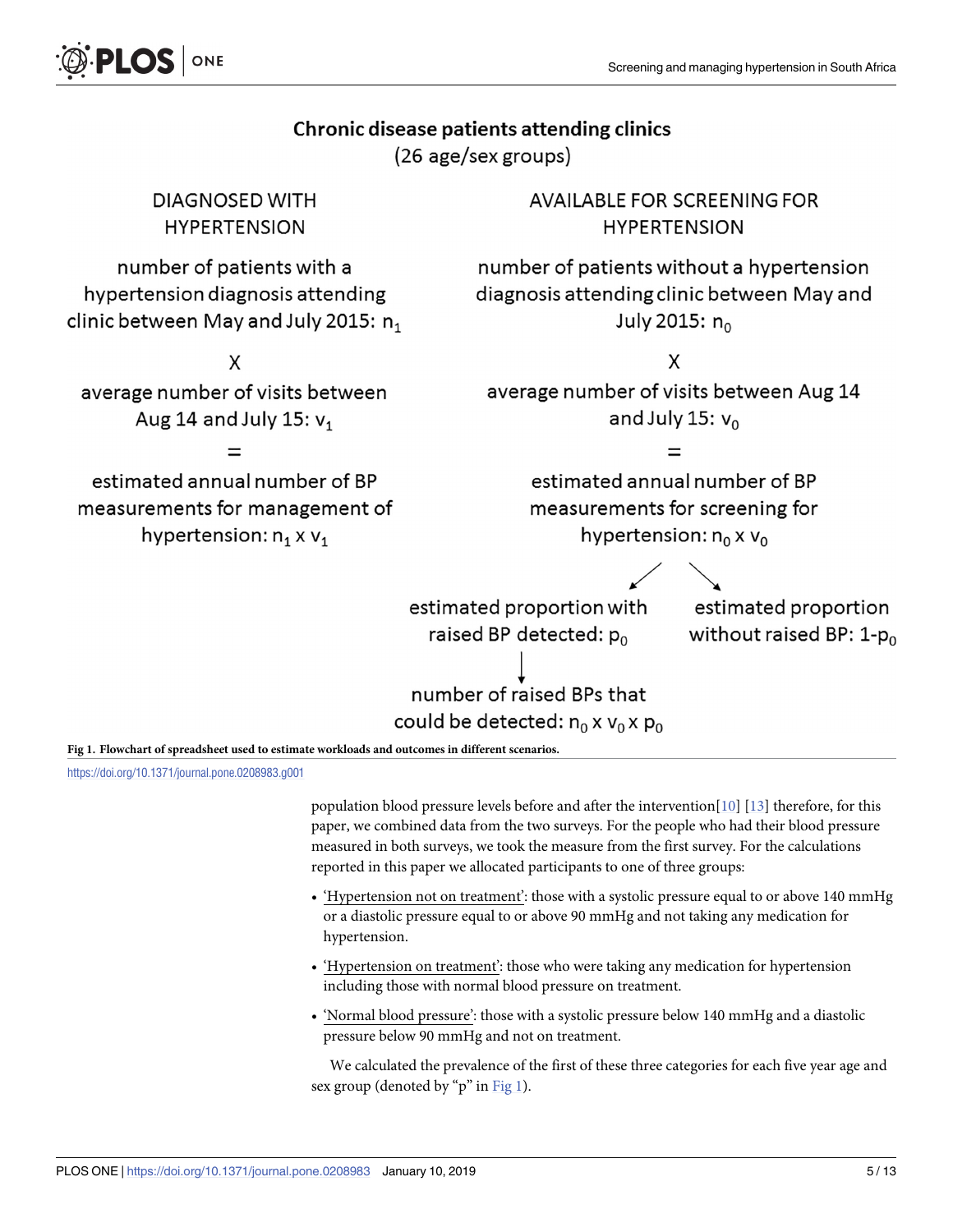### **Estimating the yield of new diagnoses of hypertension following screening [\(Table](#page-2-0) 1, row 3)**

The lay health workers in the four intervention clinics were trained to identify people found with raised blood pressure, but with no previous diagnosis of hypertension, when the routine clinic blood pressure measurements were done at the vital signs station. Such people were asked to return for a second measurement to check whether the high blood pressure was consistent. The lay health workers kept records of the people they identified in this way and we were able to identify from the clinic records how many of them returned for a second blood pressure check, and, of those who returned how many were then given a diagnosis of hypertension.

We used these data collected by the lay health workers and recorded by the clinics' data clerks to estimate the proportion of people who are found to have a raised blood pressure who will return for a second measurement and the proportion of those who will be given a diagnosis of hypertension.

#### **Estimating clinic workloads and outcomes**

We constructed a spreadsheet [\(Fig](#page-4-0) 1) to estimate likely clinic activity in different scenarios. Because the prevalence of hypertension and frequency of clinic visits are both strongly correlated with age and sex, we made all the calculations separately for men and women and by 5-year age groups and then summed the results to provide the overall total. The left hand side of the figure shows how the workload from measuring blood pressure in people with a diagnosis of hypertension was estimated. The right hand side of the figure shows how we estimated the number of blood pressure measurements in people without a diagnosis of hypertension, and how many new diagnoses of hypertension might be made if raised blood pressures were noted and the patients concerned encouraged to return for a second blood pressure check.

In doing these calculations we made several assumptions:

- That there would be the same number of patients visiting the clinics as that observed in May to July 2015. This may mean that we have underestimated the volume of work, since we have no reason to believe that the rapid increase in the numbers of patients visiting the clinics stopped at the time we finished our data collection;
- That the age and sex profile of patients visiting the clinics would remain the same;
- That, once the workload of routine blood pressure checks was reduced, health care staff would spend time to identify people with raised blood pressure and ask them to return for a second measurement;
- That the prevalence of untreated hypertension in chronic disease patients without a diagnosis of hypertension visiting the clinic is the same as that found in our population surveys; and
- That repeated blood pressure measurements in the same year are unlikely to identify any significant numbers of new cases of hypertension after the first measurement that year.

#### **Sensitivity analyses**

We carried out two sensitivity analyses to test the robustness of our findings. First, we used data for the entire year from August 2014 to July 2015 rather than just the last three months, to construct the model. Secondly, because these data were collected as part of a randomised trial, we used data for May to July 2015 for just the four control clinics in the trial, to see whether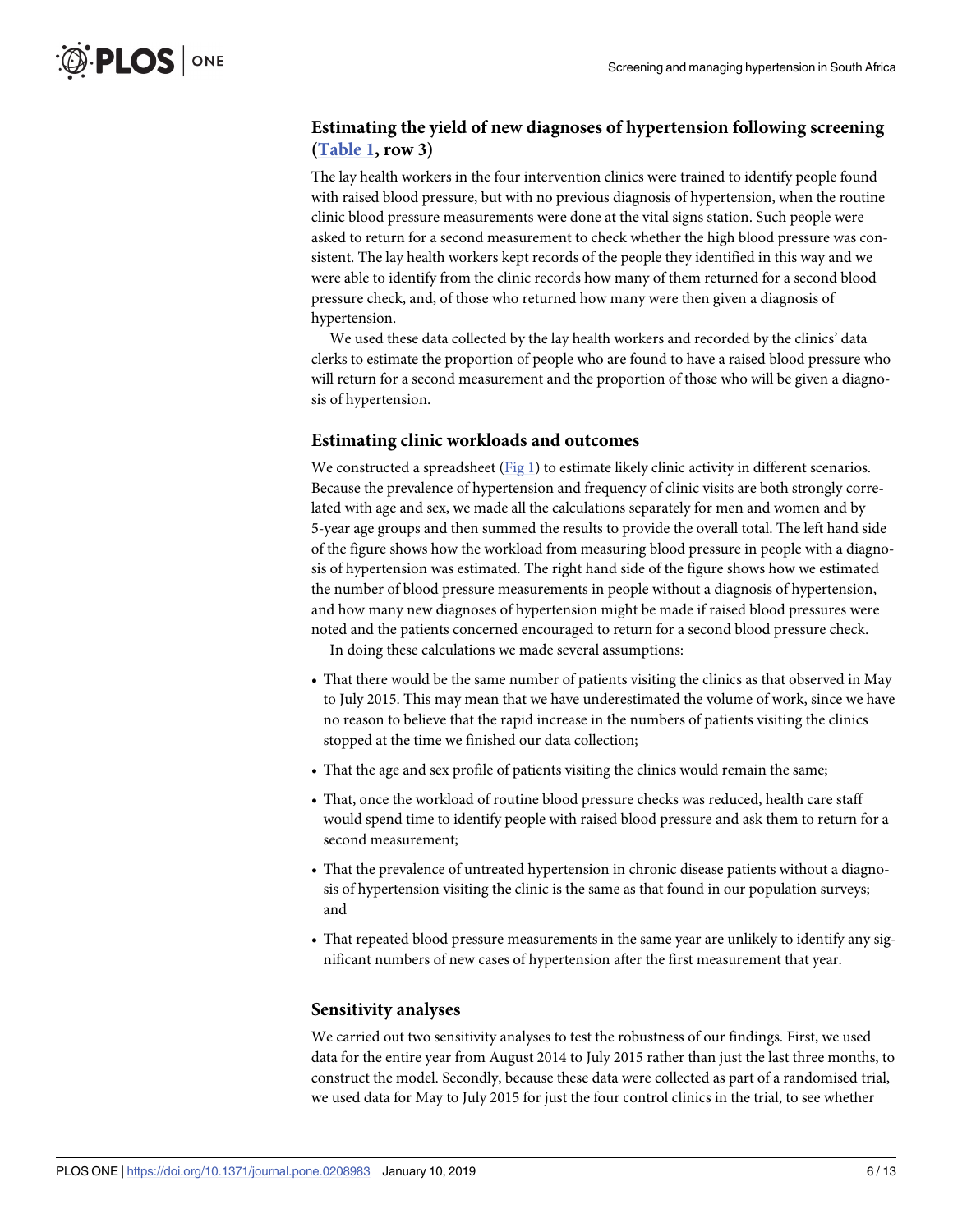<span id="page-6-0"></span>the pattern of findings was the same in clinics which had not had the support of lay health workers.

#### **Ethics**

Ethical approval was granted by the University of the Witwatersrand Human Research Ethics Committee (Medical) (reference M130347, M130754, M130964), the University of Warwick Biomedical and Scientific Research Ethics Committee (reference REGO-2013-062, REGO-2013-203, REGO-2013-562), and the Mpumalanga's Provincial Research and Ethics Committee (dates of letters: 7 June 2013, 18 September 2013, 6 November 2013). The clinic manager of all the clinics taking part in the trial consented for their clinic to participate. All individuals interviewed in the population survey gave written informed consent to the interview. All clinic patients whose details were entered in the clinic database gave written informed consent.

#### **Results**

#### **Clinic activity related to management of, and screening for, hypertension**

Data collected in the clinics show that 8,947 patients attended one of the eight clinics for chronic disease management between May and July 2015, with a total of 22,323 visits over the three months. Nearly half, 45% (4,053) of these clinic users had a diagnosis of hypertension; these patients were markedly older than the other patients (Table 2). The vast majority of patients without a diagnosis of hypertension were attending the clinics for anti-retroviral therapy. Patients with hypertension attended clinics more frequently (overall mean of 7.1 visits in a year) compared to those without hypertension (mean 5.4 visits). During May to July 2015, 35% of visits were from patients with a diagnosis of HIV but not hypertension; 51% were from patients with a diagnosis of hypertension but not HIV; 9% of visits were from patients who had a diagnosis of both HIV and hypertension, while 5% of visits were from patients who had neither diagnosis. This latter group had a variety of diagnoses such as epilepsy, mental illness, chronic obstructive pulmonary disease and diabetes.

#### **Prevalence of untreated hypertension in the population**

There were 8,957 individuals sampled for the two surveys. We discarded the second survey result for those 591 who were sampled twice, leaving 8,366 individuals in the sample. Of these, 6,641 (79%) individuals completed the questionnaire and are included in this analysis. [Table](#page-7-0) 3 shows the prevalence of normal blood pressure, and treated and untreated hypertension by

**Table 2. Patients and clinic visits for chronic care: May—July 2015.**

|             |                 | Chronic care patients with a diagnosis of hypertension |               |                  |                 |        | Chronic care patients without a diagnosis of hypertension |                  |  |  |
|-------------|-----------------|--------------------------------------------------------|---------------|------------------|-----------------|--------|-----------------------------------------------------------|------------------|--|--|
|             | <b>Patients</b> |                                                        | <b>Visits</b> | Visits / patient | <b>Patients</b> |        | <b>Visits</b>                                             | Visits / patient |  |  |
|             | n               | (%)                                                    | n             | mean             | n               | (%)    | $\mathbf n$                                               | mean             |  |  |
| Women       |                 |                                                        |               |                  |                 |        |                                                           |                  |  |  |
| Age 18-39   | 255             | (6.3)                                                  | 747           | 2.93             | 2,222           | (45.4) | 4,058                                                     | 1.83             |  |  |
| Age 40-59   | 1,237           | (30.5)                                                 | 4,026         | 3.25             | 1,145           | (23.4) | 2,058                                                     | 1.80             |  |  |
| Age 60 plus | 1,710           | (42.2)                                                 | 5,713         | 3.34             | 217             | (4.4)  | 399                                                       | 1.84             |  |  |
| Men         |                 |                                                        |               |                  |                 |        |                                                           |                  |  |  |
| Age 18-39   | 55              | (1.3)                                                  | 179           | 3.25             | 534             | (10.9) | 1,001                                                     | 1.87             |  |  |
| Age 40-59   | 263             | (6.5)                                                  | 918           | 3.49             | 628             | (12.8) | 1,218                                                     | 1.94             |  |  |
| Age 60 plus | 533             | (13.2)                                                 | 1,737         | 3.26             | 148             | (3.0)  | 269                                                       | 1.82             |  |  |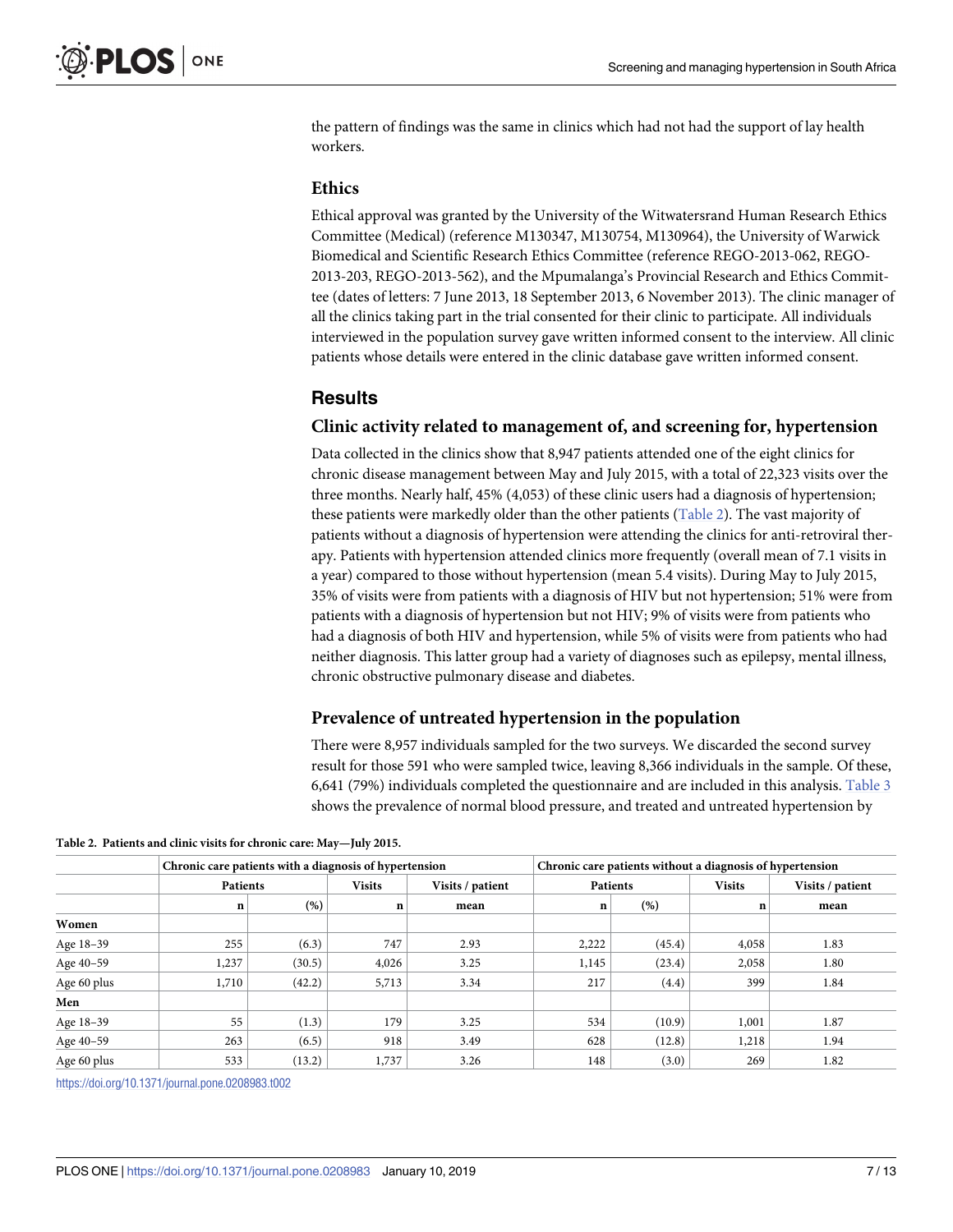| Age/sex group |             | Raised BP <sup>*</sup> , no<br>treatment |             | <b>Hypertension</b> on<br>treatment |             | Normal blood<br>pressure |             | Total |  |
|---------------|-------------|------------------------------------------|-------------|-------------------------------------|-------------|--------------------------|-------------|-------|--|
|               | $\mathbf n$ | (%)                                      | $\mathbf n$ | (%)                                 | $\mathbf n$ | (%)                      | $\mathbf n$ | (% )  |  |
| Women         |             |                                          |             |                                     |             |                          |             |       |  |
| Age 18 to 39  | 119         | (12.2)                                   | 23          | (2.36)                              | 831         | (85.4)                   | 973         | (100) |  |
| Age 40 to 59  | 317         | (26.2)                                   | 234         | (19.3)                              | 659         | (54.5)                   | 1210        | (100) |  |
| Age 60 plus   | 545         | (30.9)                                   | 682         | (38.6)                              | 539         | (30.5)                   | 1766        | (100) |  |
| Men           |             |                                          |             |                                     |             |                          |             |       |  |
| Age 18 to 39  | 192         | (24.5)                                   | 12          | (1.53)                              | 581         | (74.0)                   | 785         | (100) |  |
| Age 40 to 59  | 287         | (32.0)                                   | 87          | (9.69)                              | 524         | (58.4)                   | 898         | (100) |  |
| Age 60 plus   | 338         | (33.5)                                   | 242         | (24.0)                              | 429         | (42.5)                   | 1009        | (100) |  |

<span id="page-7-0"></span>**[Table](#page-6-0) 3. Prevalence of raised blood pressure, hypertension on treatment, and normal blood pressure from two population surveys.**

�either diastolic BP *>*90mm/Hg or systolic BP *>* 140 mm/Hg

<https://doi.org/10.1371/journal.pone.0208983.t003>

age and sex. Overall, 46.3% were found to have a raised blood pressure; and the majority (58.4%) of them were not on any treatment. In the youngest age group, a large majority had a normal blood pressure, butin those women and men who had a raised blood pressure, only a very small proportion was receiving treatment. In the oldest age group, the majority of the population had a raised blood pressure and while more of those with a raised blood pressure were on treatment, still nearly half (49%) of them were not on any treatment (Table 3).

#### **Patient journey for patients found with raised blood pressure**

There were 789 patients who were identified by the lay health workers in the intervention clinics as having a raised blood pressure, but not a current diagnosis of hypertension. Most of them (around 85%) were patients visiting the clinic for an acute problem; the rest had a chronic condition other than hypertension. Of the 789 identified, 23 had no age recorded and six were aged less than 18 years, leaving 760 patients. Of these, 394 (51.8%) returned within 3 months for a second blood pressure check, and of those who returned, 301 (76.4%) were given a diagnosis of hypertension [\(Table](#page-8-0) 4).

#### **Managing hypertension in patients with an existing diagnosis**

In the year August 2014 to May 2015, patients diagnosed with hypertension attended a clinic, on average 7.1 times (approximately every seven weeks) and had their blood pressure measured every time, creating a workload for primary care staff of 28,736 blood pressure checks [\(Table](#page-8-0) 5). However, South African guidelines for the management of hypertension recommend that "*once a stable target BP has been achieved*, *follow-up BP measurement should be performed every 3–6 months*" (page 79) [[14](#page-12-0)]. If patients with hypertension were to be managed according to these guidelines and had their blood pressure measured every three months, nearly half (43.6%) of the workload could be eliminated [\(Table](#page-8-0) 5).

#### **Screening for hypertension in chronic disease patients with no diagnosis of hypertension**

We considered different scenarios which would relieve the pressures caused by the large numbers of blood pressure checks, while maintaining systematic screening for hypertension. Our hypothesis is that if fewer blood pressure checks were carried out then there is a greater likelihood of a raised blood pressure being noted and acted upon.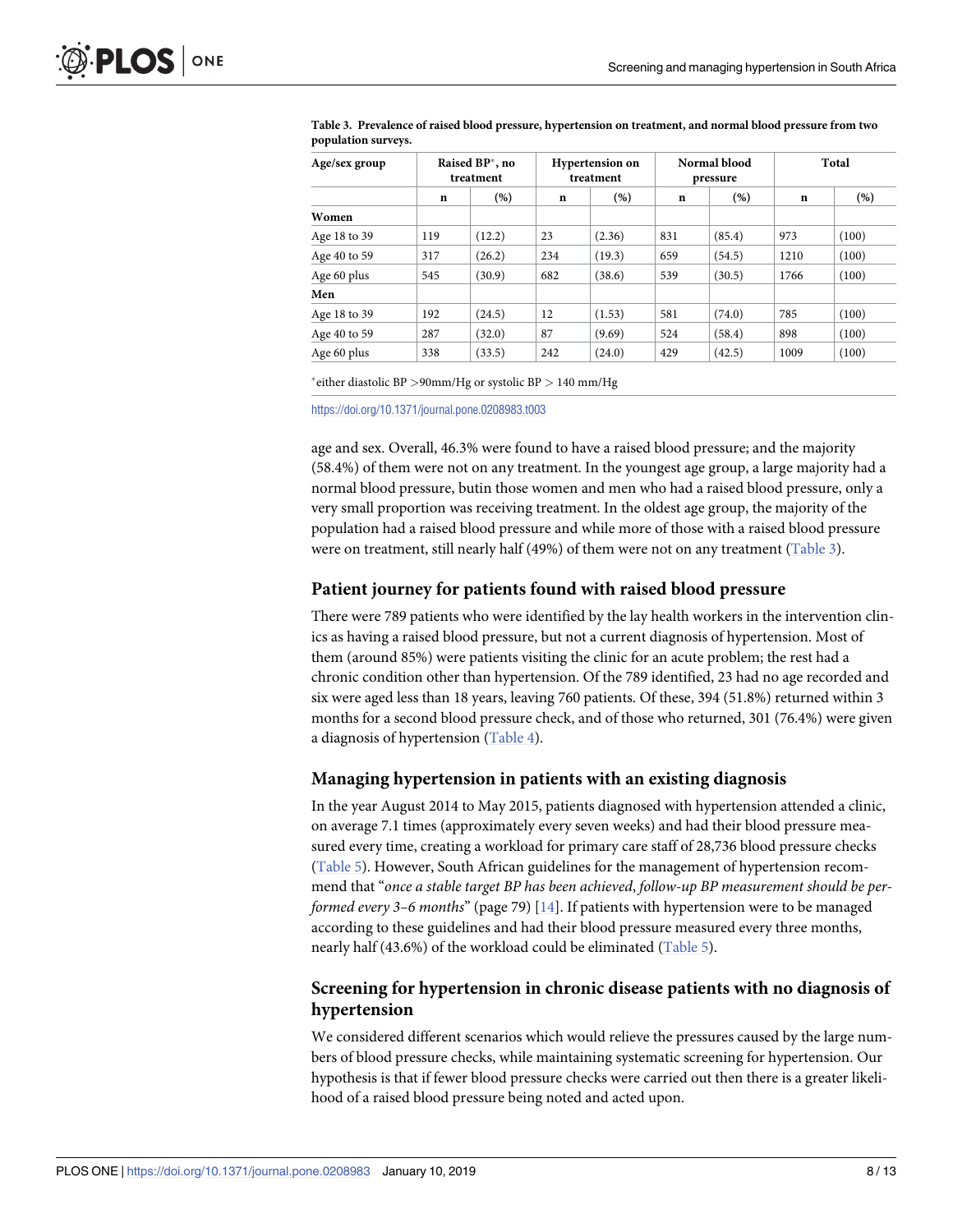<span id="page-8-0"></span>

| Column      |     | A<br>Patients with raised BP identified by<br><b>LHWs</b> |             | B                                                               | C<br>Of those who returned, who were diagnosed<br>with hypertension |                 |
|-------------|-----|-----------------------------------------------------------|-------------|-----------------------------------------------------------------|---------------------------------------------------------------------|-----------------|
|             |     |                                                           |             | Of those identified, who returned for 2nd BP<br>within 3 months |                                                                     |                 |
|             | n   | %                                                         | $\mathbf n$ | % of column A)                                                  | $\mathbf n$                                                         | (% of column B) |
| Women       |     |                                                           |             |                                                                 |                                                                     |                 |
| Age 18-39   | 159 | (20.9)                                                    | 70          | (44.0)                                                          | 38                                                                  | (54.3)          |
| Age 40-59   | 261 | (34.3)                                                    | 140         | (53.6)                                                          | 113                                                                 | (80.7)          |
| Age 60 plus | 134 | (17.6)                                                    | 87          | (64.9)                                                          | 76                                                                  | (87.4)          |
| Men         |     |                                                           |             |                                                                 |                                                                     |                 |
| Age 18-39   | 46  | (6.05)                                                    | 11          | (23.9)                                                          | 9                                                                   | (81.8)          |
| Age 40-59   | 81  | (10.7)                                                    | 40          | (49.4)                                                          | 29                                                                  | (72.5)          |
| Age 60 plus | 79  | (10.4)                                                    | 46          | (58.2)                                                          | 36                                                                  | (78.3)          |
| Total       | 760 | (100)                                                     | 394         | (52.6)                                                          | 301                                                                 | (76.4)          |

[Table](#page-7-0) 4. Clinic patients with raised blood pressure identified by lay health workers, number returning for second blood pressure measurement and number diag**nosed with hypertension.** Data from individual clinic records.

<https://doi.org/10.1371/journal.pone.0208983.t004>

Using the numbers of patients seen in the clinics during May to June 2015, we calculated the effect of screening for hypertension once a year in those without symptoms and without diagnosed hypertension. Because of the HIV epidemic, there are large numbers of younger patients attending the clinics; 13% of women and 7% of men attending with a chronic condition were aged between 18 and 30 years, We therefore considered some possible age cut-offs for screening. [Table](#page-9-0) 6 shows the outcome of different scenarios for managing blood pressure checks in chronic disease patients without a diagnosis of hypertension.

On the basis of our observation in eight clinics from May to July 2015, we estimate that the current system will result in 27,356 blood pressure checks being required in the eight clinics every year. If appropriate action was taken on all those with a raised blood pressure, that is, patients are asked to return for a second blood pressure check and then diagnosed if raised, this would result in 418 new diagnoses of hypertension. If those chronic disease patients without a diagnosis of hypertension had their blood pressure checked only once a year, then the number of checks would be reduced by more than 80% to 5,456, without any reduction in the number of new diagnoses ([Table](#page-9-0) 6).

Hypertension has a lower prevalence in younger people ([Table](#page-7-0) 3), so we also considered what would be the advantages and disadvantages of limiting blood pressure screening by age and considered two scenarios: not measuring blood pressure in people aged under 30 years, and in people aged under 35 years. If the screening was limited to those over 30 years then the screening burden would be reduced by a further 3.8%, however, 3.8% of patients with raised blood pressure would not be diagnosed [\(Table](#page-9-0) 6). If there was a further restriction to age 35 years, there would be a further reduction of 3.4% in the workload, but at a cost of missing 11.2% of the patients with raised blood pressures ([Table](#page-9-0) 6). These younger people with raised blood pressure are more likely than older people not to be on any treatment ([Table](#page-7-0) 3).

#### [Table](#page-7-0) 5. For patients with hypertension: Change in disease management workload if blood pressure measured four times a year.

| Scenario |                                                                    |        | Number of blood pressure measurements Percentage reduction compared with first |
|----------|--------------------------------------------------------------------|--------|--------------------------------------------------------------------------------|
|          |                                                                    |        | scenario                                                                       |
|          | 1   Current situation, all hypertension patients measured at every | 28,736 |                                                                                |
|          | visit                                                              |        |                                                                                |
|          | $2\mid$ All hypertension patients measured every three months      | 16,212 | 43.6%                                                                          |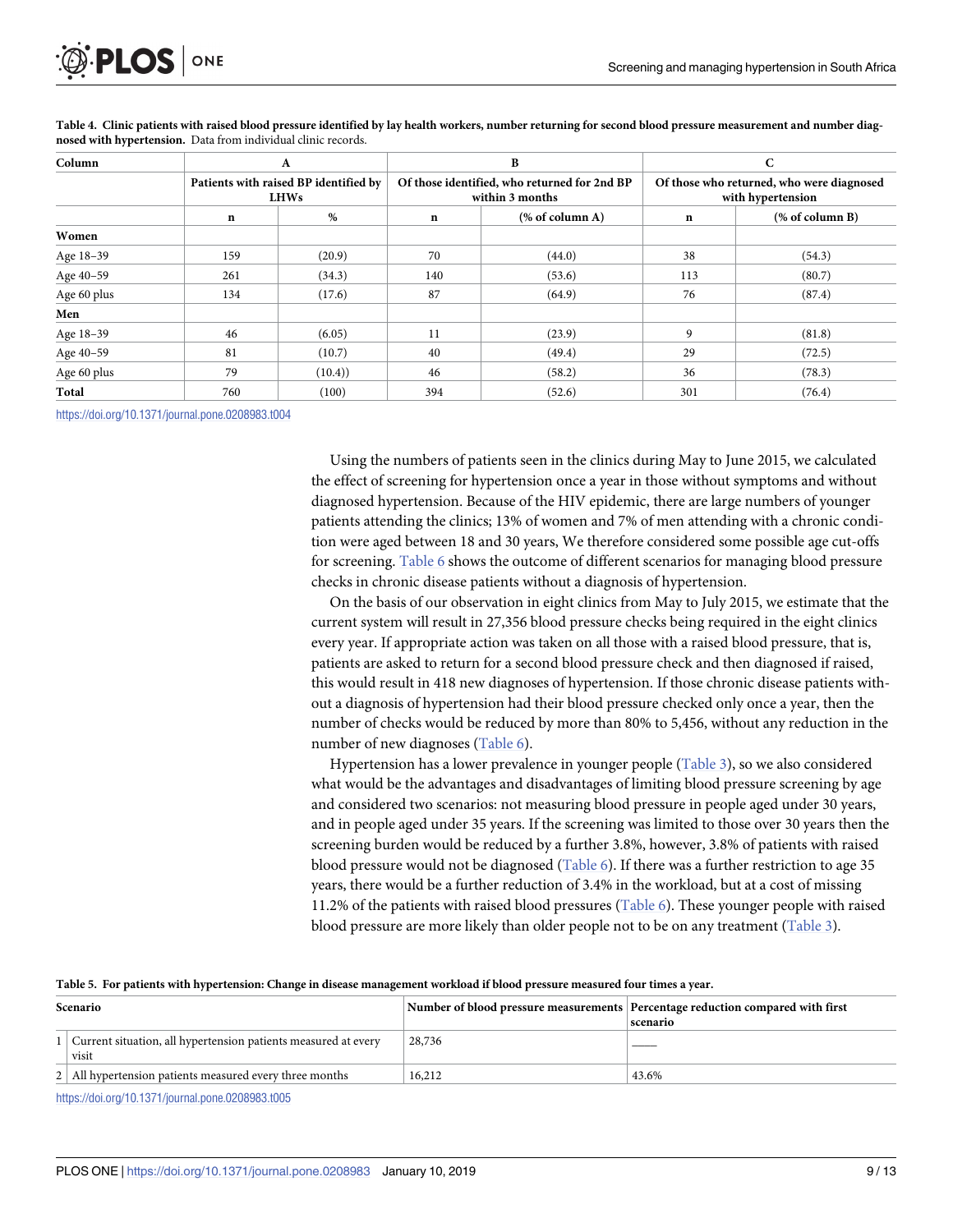<span id="page-9-0"></span>

| Scenario       |                                                                | Number of BP measures<br>used in screening | Number of new cases of<br>hypertension detected | Percentage reduction BP<br>measurements<br>compared to scenario 1 | Percentage reduction of new diagnoses of<br>hypertension compared to scenario 1 |  |
|----------------|----------------------------------------------------------------|--------------------------------------------|-------------------------------------------------|-------------------------------------------------------------------|---------------------------------------------------------------------------------|--|
|                | Screened at every visit & newly<br>raised blood pressure noted | 27,356                                     | $418*$                                          |                                                                   |                                                                                 |  |
|                | 2 Screened all ages once a year                                | 5,456                                      | 418                                             | 80.1%                                                             | 0%                                                                              |  |
| $\overline{3}$ | Patients aged 30 years and over<br>screened once a year        | 4414                                       | 402                                             | 83.9%<br>(Or 19.1% of scenario 2)                                 | 3.8%                                                                            |  |
| 4 <sup>1</sup> | Patients aged 35 years and over<br>screened once a year        | 3484                                       | 371                                             | 87.3%<br>$(Or 21.1\% of scenario 2)$                              | 11.2%                                                                           |  |

#### **[Table](#page-8-0) 6. Outcomes of different screening scenarios for patients without a diagnosis of hypertension.**

\*we have no data on how many patients with a raised blood pressure are followed up in clinics without a LHW, but our observations suggest that it is very few.

<https://doi.org/10.1371/journal.pone.0208983.t006>

#### **Sensitivity analyses**

Table 7 shows the results of the two sensitivity analyses we carried out. These analyses are described above. We found a similar pattern of results to those reported in Table 6. Approximately 80% of the workload can be reduced if blood pressure measures are only done once a year, with no reduction in new cases detected.

#### **Discussion**

South Africa's primary care clinics have been facing an unmanageable workload for some time [\[15\]](#page-12-0). The numbers of chronic disease patients is increasing rapidly, presenting an enormous challenge for health care workers in managing the demand appropriately. The South African Government has responded to the challenge by instituting the Integrated Chronic Disease Management Initiative, [[7\]](#page-12-0) which aims to improve care for chronic disease patients by, among other improvements, reducing the long waiting times in clinics. However, earlier guidance for clinics that recommended that all patients attending clinics undergo health checks to "routinely check and record weight, blood pressure, pulse and temperature" on every visit [[8](#page-12-0)], has not been revisited, resulting in long queues for these checks.

During the process evaluation of a randomised control trial in eight rural primary care clinics, we observed very long queues of patients waiting to have their blood pressure checked. Patients would arrive long before the clinic opened to get an early position in the queue. There could be as many as over 100 patients in the queue. Chronic disease patients with hypertension using the control clinics in the trial reported having been in clinic for an average 3 hours and 20 minutes [[11](#page-12-0)]. The long queues led to interpersonal friction at several levels. Patients argued about their position in the queue, patients complained vociferously to clinic staff about the

| Scenario |                               | Number of BP measures used in screening                                         | Number of new cases of hypertension<br>detected | Percentage reduction BP measurements<br>compared to scenario 1 |  |
|----------|-------------------------------|---------------------------------------------------------------------------------|-------------------------------------------------|----------------------------------------------------------------|--|
|          |                               | Sensitivity analysis using data for one year (Aug 14 to Jul 15)                 |                                                 |                                                                |  |
|          | BP measured at every<br>visit | 32,508                                                                          | 482                                             |                                                                |  |
|          | 2   BP measured once a year   | 6,523                                                                           | 482                                             | 80%                                                            |  |
|          |                               | Sensitivity analysis using data from only four control clinics May 15 to Jul 15 |                                                 |                                                                |  |
|          | BP measured at every<br>visit | 11,654                                                                          | 172                                             |                                                                |  |
|          | 2   BP measured once a year   | 2,327                                                                           | 172                                             | 80%                                                            |  |

**Table 7. Sensitivity analyses results.**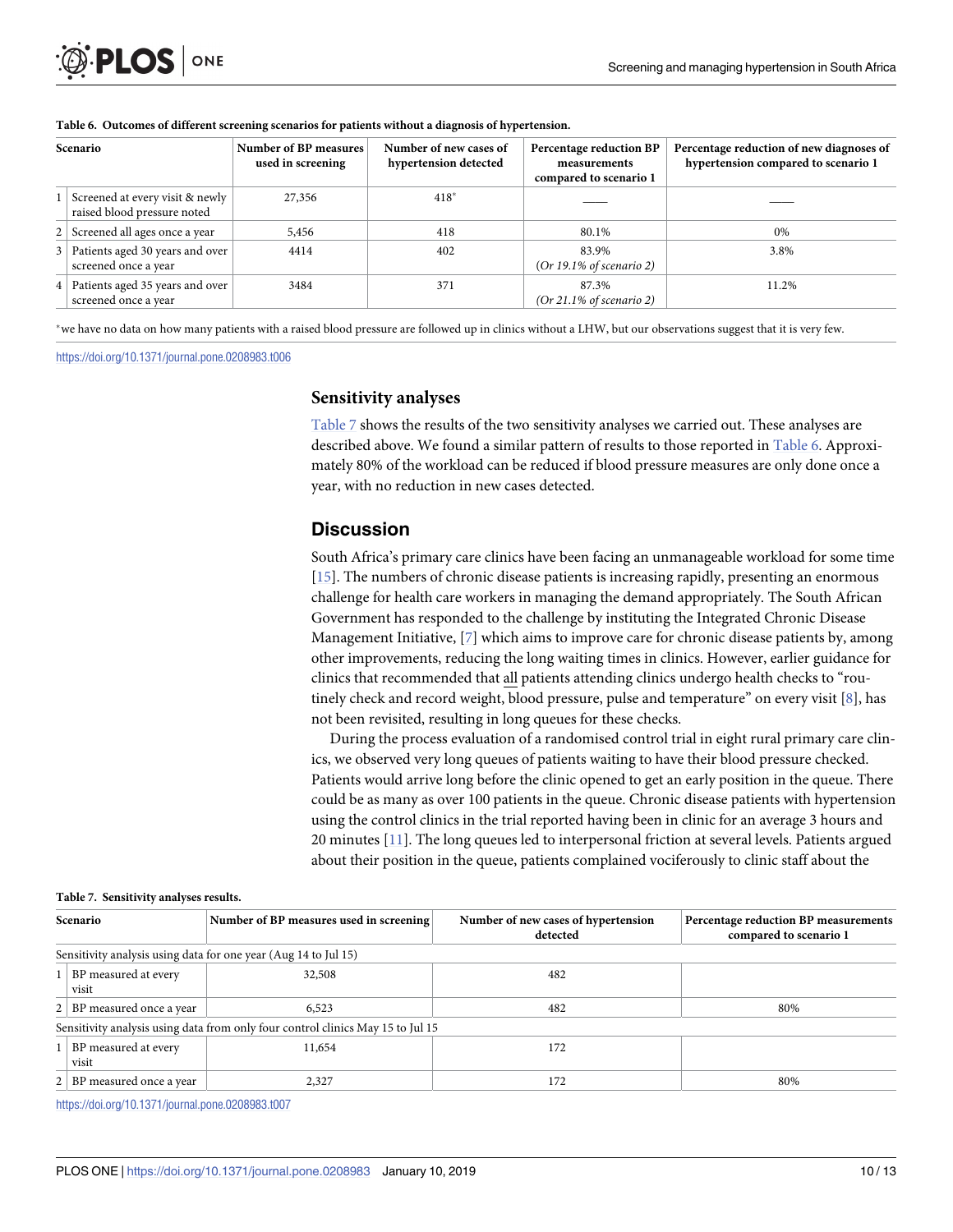<span id="page-10-0"></span>long waits, and clinic staff argued among themselves about who should attend to the queue; a job which usually went to the most junior person [[11](#page-12-0)]. Moreover, the electronic blood pressure machines supplied to clinics as part of the new initiative were frequently breaking down due to the heavy use, and the cuffs wore out quickly and became leaky. Because the machines frequently malfunctioned, there was a tendency for nurses to ignore the readings given, assuming high readings were just an error of the machine $[11]$ .

In this paper, we have used some of the data we collected to construct a spreadsheet which showed first, estimates of the workload that could be reduced by a change in policy on screening for hypertension and the frequency of checks to manage diagnosed hypertension. Secondly, we have estimated the number of new diagnoses of hypertension that might be made if staff were to respond appropriately to high readings observed in patients without a diagnosis of hypertension, and if the blood pressure machines were reliable. Reducing the number of patients each day who must have their blood pressure measured would shorten the queues and reduce waiting times. It would also reduce the wear and tear on the blood pressure machines, although a system for calibration and maintenance of the machines would still be needed.

Although our spreadsheet results also showed that an extra reduction in workload could be achieved by limiting the age range to be screened, this would be achieved at the expense of missing around 4% of all the cases on undiagnosed hypertension, and arguably some of those it is most important to treat since they have already developed hypertension at such a young age.

Even though the model used for the estimates was not sophisticated, it shows very large effects of a potential change in policy that are unlikely to be changed by more sophisticated modelling. Because we had access to electronic records of each patient's clinic attendances we were able to give a much clearer picture of activity in a rural primary care clinic than had previously been possible. However, we only collected data from patients attending the clinics for management of chronic diseases and cannot include the workload generated by patients visiting for other reasons.

Although our model points to the benefits of a change in policy, such a change would require some investment of resources for the new system to work well. The enrolled or staff nurses who take the blood pressure measurements at the vital signs stations would have to actively consider whose blood pressure to screen, rather than just screening everybody. This would require staff training. Also, the blood pressure machines would need to be serviced regularly to ensure reliable readings. The staff nurses would need to take note of raised blood pressures, and ensure that patients were followed up for a second assessment and enrolled in care when necessary.

Hypertension represents a major health burden throughout South Africa. We have found that 60% of all visits to primary care clinics in the research area for chronic disease management were from people with a diagnosis of hypertension, while our two cross-sectional surveys showed the very high prevalence of hypertension (46.3%) in the adult population (age 18 plus). This accords with national data. The World Health Organization's study on Global Ageing and Adult Health (SAGE) assessed the prevalence of hypertension in people aged over 50 years in six countries (China, Ghana, India Mexico, the Russian Federation, and South Africa) between 2007 and 2010. South Africa had the highest prevalence of all countries, at 77.9% (95% CI 76.4–79.4). Moreover, only 38.0% (36.2, 39.8) of the South African respondents were aware of their diagnosis [[4\]](#page-12-0). Other researchers have estimated the burden of mortality attributable to high blood pressure in South Africa in 2000 [\[16\]](#page-12-0). Using measures of blood pressure from the 1998 South African Demographic and Health Survey, they estimated that high blood pressure had caused 9% (95% uncertainty interval 8.6–9.3) of all deaths in people aged over 30 in 2000. The authors commented that there is 'considerable potential for health gain from implementing BP-lowering interventions' (p 692).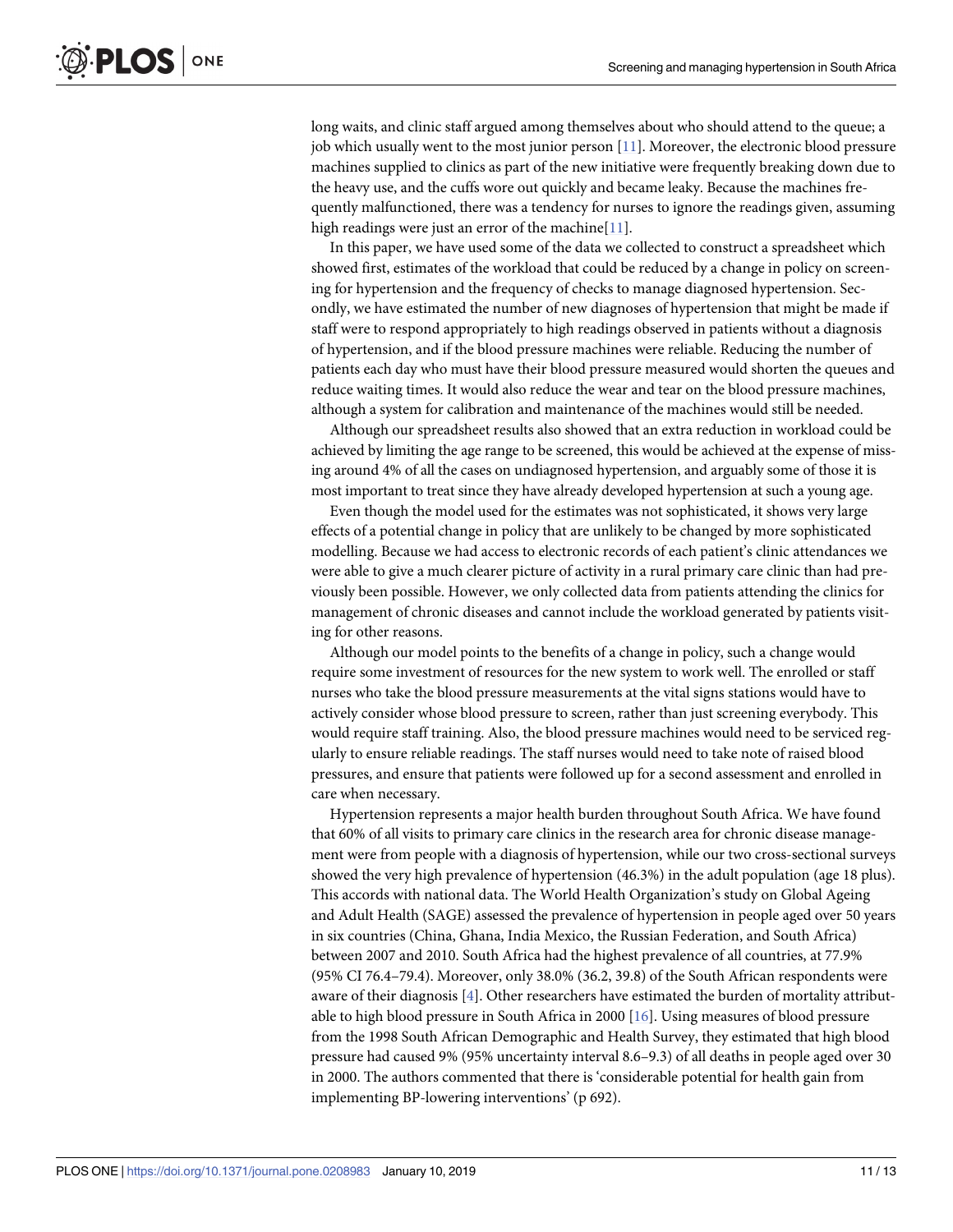<span id="page-11-0"></span>The challenge of managing chronic diseases, and particularly hypertension and HIV, within primary care services is not unique to South Africa. Hypertension is increasing in prevalence throughout sub-Saharan Africa[[17](#page-12-0)], and some other sub-Saharan countries also have a high prevalence of people with HIV, who, with the roll-out of anti-retroviral treatment, will require long-term management [1, [5](#page-12-0)]. Reconfiguring health services to manage large numbers of people attending routinely for the management of chronic disease is likely to become a priority throughout sub-Saharan Africa. While there is little evidence from low and middle income settings to support initiating population screening for hypertension[[18\]](#page-12-0), it has previously been argued that screening patients systematically when they interact with formal medical settings may be an effective policy [[19](#page-12-0)] and it is this model of screening that we have considered in this paper.

As the numbers of chronic disease patients continues to rise, a review of the current policy for measuring blood pressure in primary care clinics becomes increasingly urgent. This paper provides data that can assist policy makers undertaking such a review, showing the likely effect of some alternative strategies.

#### **Acknowledgments**

We are grateful to the national, provincial, district and sub-district health authorities, and to the staff in the clinics, for their support in this study.

#### **Author Contributions**

**Conceptualization:** Margaret Thorogood, Jane Goudge, Francesc Xavier Gómez-Olivé.

**Data curation:** Margaret Thorogood, Chodziwadziwa Whiteson Kabudula, Felix Limbani.

**Formal analysis:** Margaret Thorogood, Chodziwadziwa Whiteson Kabudula, Jacqueline Roseleur, Francesc Xavier Gómez-Olivé.

**Funding acquisition:** Margaret Thorogood, Jane Goudge.

**Investigation:** Jane Goudge, Chodziwadziwa Whiteson Kabudula, Felix Limbani, Jacqueline Roseleur, Francesc Xavier Gómez-Olivé.

**Methodology:** Margaret Thorogood, Chodziwadziwa Whiteson Kabudula.

Project administration: Felix Limbani, Jacqueline Roseleur, Francesc Xavier Gómez-Olivé.

**Resources:** Jacqueline Roseleur.

**Software:** Chodziwadziwa Whiteson Kabudula.

**Supervision:** Jane Goudge, Chodziwadziwa Whiteson Kabudula, Felix Limbani.

**Visualization:** Jane Goudge.

**Writing** – **original draft:** Margaret Thorogood, Jacqueline Roseleur, Francesc Xavier Gómez- $O$ livé

**Writing – review & editing:** Margaret Thorogood, Jane Goudge, Chodziwadziwa Whiteson Kabudula, Felix Limbani, Jacqueline Roseleur, Francesc Xavier Gómez-Olivé.

#### **References**

**[1](#page-1-0).** UNAIDS. South Africa 2018 [cited 2018 11th October 2018]. Available from: [http://www.unaids.org/en/](http://www.unaids.org/en/regionscountries/countries/southafrica) [regionscountries/countries/southafrica.](http://www.unaids.org/en/regionscountries/countries/southafrica)